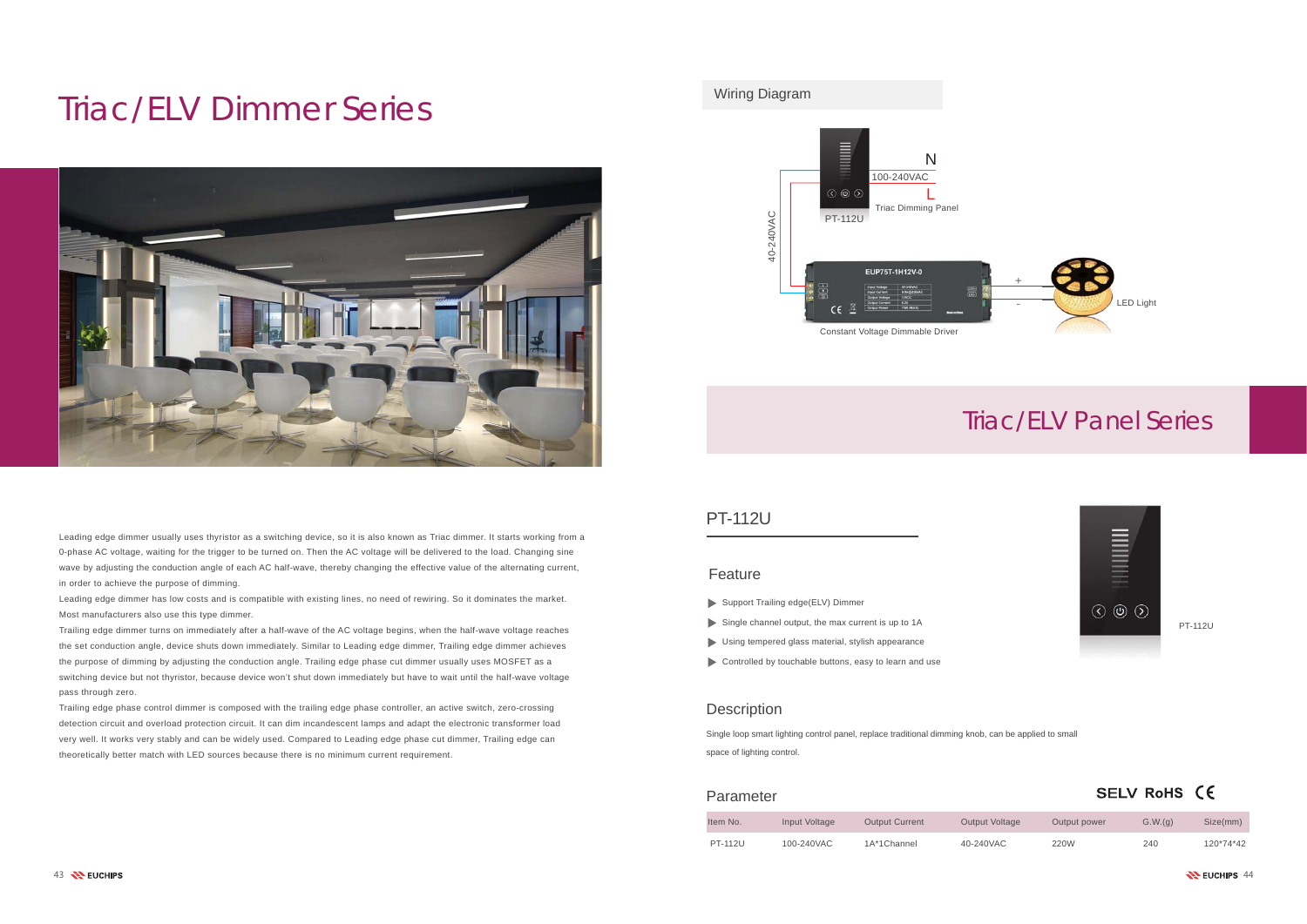## Triac Bleeder Pro

#### Feature

- Active compensation circuit
- With over temperature protection
- Load compensation for thyristor controlled silicon

#### Feature

| Parameter         |                      |                           |                              |         | RoHS CE   |
|-------------------|----------------------|---------------------------|------------------------------|---------|-----------|
| Item No.          | Input Voltage        | Power (Typical)           | Current                      | G.W.(q) | Size(mm)  |
| Triac Bleeder Pro | $110$ VAC $-$ 240VAC | 4W@110VAC<br>/3.4W@220VAC | 44mA@110VAC<br>31.5mA@220VAC | 245     | 144*63*40 |



Parameter

## DIM105 DIM105L

#### Feature

- Support trailing edge for Walldim 106
- $\blacktriangleright$  Suitable for phase cut dimming power supply, incandescent lamp, etc.
- High flame retardant material, high temperature resistance impact
- Elegant, easy to operate,with fashionable and elegant appearance
	- Can directly replace the existing wall switch

Constant Voltage Dimmer Series

| Item No.       | Input Voltage | <b>Output Current</b> | <b>Output Power</b> | Dim Mode  | <b>Dimming Voltage</b> | G.W.(q) | Size(mm)  |
|----------------|---------------|-----------------------|---------------------|-----------|------------------------|---------|-----------|
| DIM105         | 12-24VDC      | 15A*1Channel          | 180-360W            | Triac/ELV | 40-220VAC              | 115.5   | 167*52*24 |
| <b>DIM105L</b> | 12-24VDC      | 15A*1Channel          | 180-360W            | Triac/ELV | 40-110VAC              | 115.5   | 167*52*24 |



#### Feature Triac / ELV Dimmer

Support leading edge for Walldim 105

- 0-100% brightness control, the smooth dimming carve, no flicker
- Power LED to indicate current status
- Over current and short circuit protection
- Dimming curve difference can be adjusted by adjustable resistance

# RoHS CE

- Active compensation
- Wide input voltage of 100VAC ~ 240VAC
- Suitable for TRIAC circuit load compensation

| Item No.   | Input Voltage | Standby loss | Load range | G.W.(g) | Size(mm) |
|------------|---------------|--------------|------------|---------|----------|
| Walldim105 | 200-240VAC    | < 0.1W       | 4-500W     | 110     | 86*86*50 |
| Walldim106 | 200-240VAC    | < 0.1W       | 4-400W     | 110     | 86*86*50 |

| Item No.           | Input Voltage   | Power (Typical)            | Current                      | G.W.(q) | Size(mm) |
|--------------------|-----------------|----------------------------|------------------------------|---------|----------|
| Triac Bleeder TB01 | 100VAC – 240VAC | 3W@115VAC<br>/ 1.5W@230VAC | 37mA@115VAC<br>/ 24mA@230VAC | 75      | 73*36*29 |



# Wiring Diagram

# Triac/ELV Master Controller Series



SCR AMPLIFIER EUPB0405

# Walldim105 (Triac) Walldim106 (ELV)



## Triac Bleeder TB01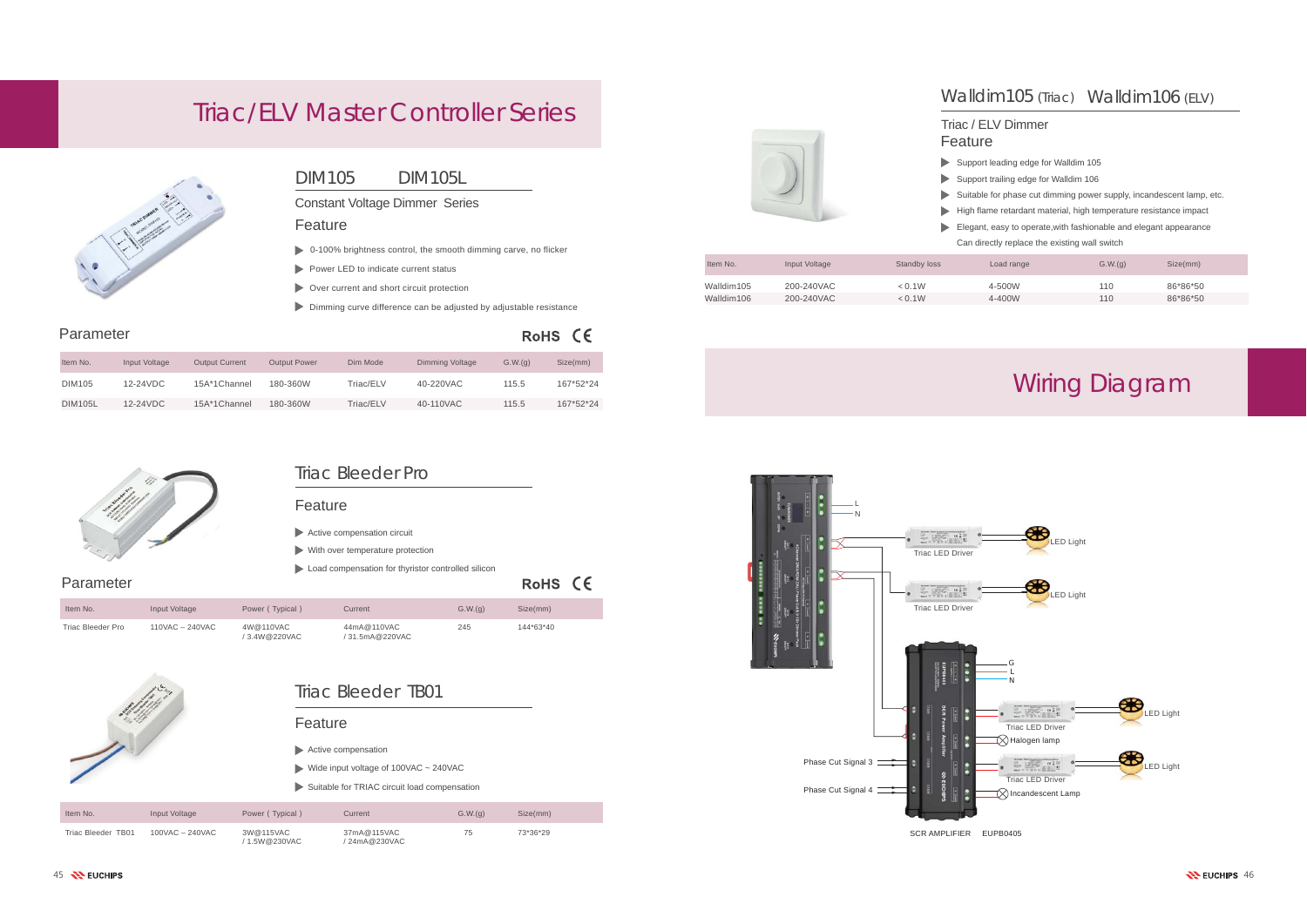#### Feature

- AC input terminal voltage, current, power, power factor
- $\blacktriangleright$  Sampling accuracy 5%
- Standard 35 mm din rail, convenient installation

# CBC & RoHS CE

#### Feature

- Single channel output of 5A
- Accept leading and trailing edge signal,output leading edge
- Standard 35 mm din rail, convenient installation

#### Feature

### Parameter

- Support Leading edge (TRIAC) and Trailing edge (ELV)
- Indicator light of power supply
- Output short-circuit protection, over load protection, over current protection
- Smooth dimming curve, no flicker

### **Description**

| Item No. | Input Voltage | <b>Output Current</b> | Output power | G.W.(q) | Size(mm)        |
|----------|---------------|-----------------------|--------------|---------|-----------------|
| EUPB0105 | 100~240V      | 5A*1Channel           | 1100W        | 380     | 121.5*96.5*65.5 |



| Parameter         |               |                       |                       | CB M                |           | $\left(\mathfrak{C}\right)$ | <b>RoHS</b><br><b>CE</b> |
|-------------------|---------------|-----------------------|-----------------------|---------------------|-----------|-----------------------------|--------------------------|
| Item No.          | Input Voltage | <b>Output Current</b> | <b>Output Voltage</b> | <b>Output Power</b> | Dim Mode  | G.W.(g)                     | Size(mm)                 |
| EUP12T-1W12V-1    | 200-240VAC    | 1A*1Channel           | 12VDC                 | <b>12W</b>          | Triac/ELV | 85                          | 73*36*29                 |
| EUP40T-1W12V-0    | 200-240VAC    | 3.3A*1Channel         | 12VDC                 | 40W                 | Triac/ELV | 210                         | 137*82*31                |
| EUP40T-1W24V-0    | 200-240VAC    | 1.67A*1Channel        | 24VDC                 | 40W                 | Triac/ELV | 210                         | 137*82*31                |
| EUP75T-1H12V-0    | 200-240VAC    | 6.2A*1Channel         | 12VDC                 | <b>75W</b>          | Triac/ELV | 380                         | 204*54*33                |
| EUP75T-1H24V-0    | 200-240VAC    | 3.1A*1Channel         | 24VDC                 | 75W                 | Triac/ELV | 380                         | 204*54*33                |
| EUP75T-1H12V-0E1  | 200-240VAC    | 6.2A*1Channel         | 12VDC                 | <b>75W</b>          | Triac/ELV | 300                         | 210*57*34                |
| EUP75T-1H24V-0E1  | 200-240VAC    | 3.1A*1Channel         | 24VDC                 | 75W                 | Triac/ELV | 300                         | 210*57*34                |
| EUP75T-1H12V-0WP  | 200-240VAC    | 6.2A*1Channel         | 12VDC                 | <b>75W</b>          | Triac/ELV | 462                         | 188 *52*35               |
| EUP75T-1H24V-0WP  | 200-240VAC    | 3.1A*1Channel         | 24VDC                 | <b>75W</b>          | Triac/ELV | 462                         | 188 *52*35               |
| EUP120T-1W12V-0   | 200-240VAC    | 10A*1Channel          | 12VDC                 | <b>120W</b>         | Triac/ELV | 515                         | 196*75*40                |
| EUP120T-1W24V-0   | 200-240VAC    | 5A*1Channel           | 24VDC                 | 120W                | Triac/ELV | 670                         | 196*75*40                |
| EUP150T-1H12V-0   | 200-240VAC    | 12.5A*1Channel        | 12VDC                 | <b>150W</b>         | Triac/ELV | 842                         | 260*78.3*45              |
| EUP150T-1H24V-0   | 200-240VAC    | 6.25A*1Channel        | 24VDC                 | 150W                | Triac/ELV | 842                         | 260*78.3*45              |
| EUP300T-1H12V-0WP | 200-240VAC    | 25A*1Channel          | 12VDC                 | 300W                | Triac/ELV | 1500                        | 307*70*44                |
| EUP300T-1H24V-0WP | 200-240VAC    | 12.5A*1Channel        | 24VDC                 | 300W                | Triac/ELV | 1500                        | 307*70*44                |
| DIM106H-12        | 200-240VAC    | 12.5A*1Channel        | 12VDC                 | <b>150W</b>         | Triac/ELV | 612                         | 200*98*39                |
| DIM106H-24        | 200-240VAC    | 6.25A*1Channel        | 24VDC                 | 150W                | Triac/ELV | 612                         | 200*98*39                |
| DIM107H-12        | 200-240VAC    | 8.5A*1Channel         | 12VDC                 | 100W                | Triac/ELV | 566                         | 200*98*39                |
| DIM107H-24        | 200-240VAC    | 4.5A*1Channel         | 24VDC                 | 100W                | Triac/ELV | 566                         | 200*98*39                |

- Single channel output of 5A
- Accept leading and trailing edge signal,output leading edge
- Standard 35 mm din rail, convenient installation
- Suitable for use with TRIAC dimming driver, incandescent, low voltage, neon and selected fluorescent fixtures.

# CBC & RoHS CE

Suitable for various constant voltage indoor LED lightings, such as LED strip light, LED flood light, etc. Widely used in hotel, market, office, home, etc.

# Constant Voltage Dimmable Driver Series

Parameter

Parameter

Parameter

# Triac/ELV Master Controller Series



## EUCS0405

### EUPB0105

# EUPB0405

#### SCR AMPLIFIER

#### SCR AMPLIFIER

Power sensor

| Item No. | Input Voltage | <b>Output Current</b> | Output power | G.W.(q) | Size(mm)        |
|----------|---------------|-----------------------|--------------|---------|-----------------|
| EUPB0405 | $100 - 240V$  | 5A*4Channel           | 4400W        | 950     | 222.5*96.5*65.5 |

| Item No. | Input voltage range | Input current sampling range | <b>Output Current</b> | G.W.(g) | Size(mm) |
|----------|---------------------|------------------------------|-----------------------|---------|----------|
| EUCS0405 | 0-277VAC            | 0-5Aac                       | 10A*4Channels         | TBD     | TBD      |

#### Suitable for use with TRIAC dimming driver, incandescent, low voltage, neon and selected fluorescent fixtures.

# CB C & RoHS CE

#### Feature